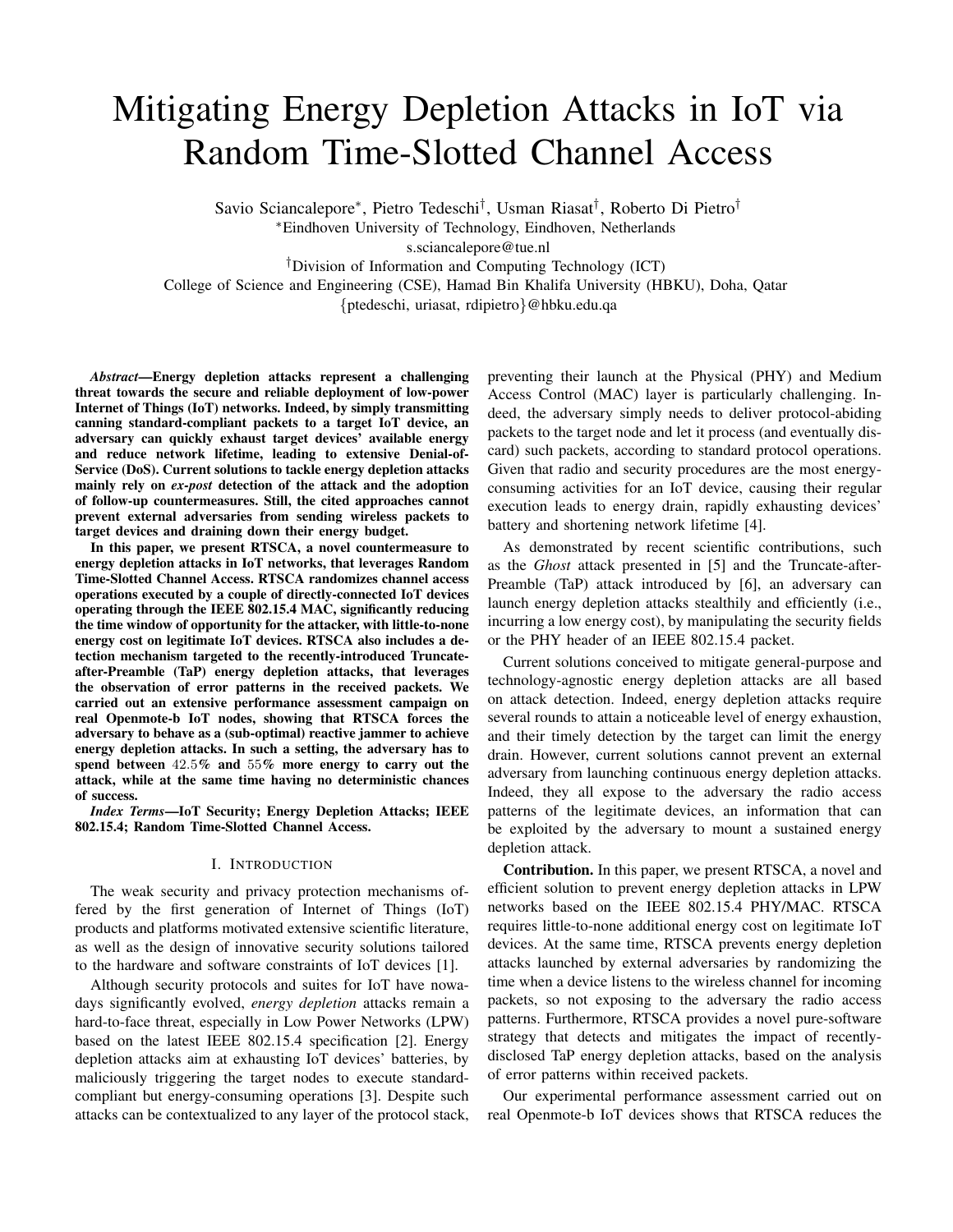effectiveness of current energy depletion attacks to at least 10.8% of their nominal effectiveness. Such value can be improved at will by the IoT devices by increasing the time duration of the IEEE 802.15.4 slot, trading off such gain with a slight reduction of the network throughput. We also show that, to have chances of depleting the devices' energy, the adversary has to deploy a (sub-optimal) reactive jammer, increasing the required energy consumption by a  $42.5 - 55\%$ range, in broadcast and unicast scenarios, respectively, hence incurring a significantly reduction in efficiency, stealthiness, and effectiveness.

To the best of our knowledge, we are the first ones to point out and to demonstrate that solutions like RTSCA, traditionally conceived to avoid random spot jamming, can be adapted and re-used to efficiently and effectively prevent PHY/MAC energy depletion attacks, with little-to-none additional cost on energyconstrained IoT devices.

Roadmap. The rest of the paper is organized as follows. Section II reviews related work, Section III introduces the system and the adversary models, Section IV introduces the attacks tackled in our paper, Section V illustrates RTSCA, Section VI provides the assessment of the proposed approach and, finally, Section VII tightens conclusions.

#### II. RELATED WORK

A few works recently investigated energy depletion attacks and related countermeasures in IoT networks based on the IEEE 802.15.4-2015 PHY/MAC (see [2] for a comprehensive overview). In this context, the *Ghost* attack presented in [5] showed that an adversary could transmit replayed secure packets to a target, in a way to induce it into executing energyconsuming AES decryption operations, quickly exhausting its energy. In the same paper, the authors highlighted a few potential countermeasures, based on the localization of the adversary via the Cluster Heads (CHs) of the network and the spread of such information through dedicated protocols to all the nodes in the network. However, the cited countermeasures do not prevent energy depletion, but only detect the attack after suffering the injecting of a few bogus packets.

The authors in [7] focused on the Coordinated Sampled Listening (CSL) operation mode of the IEEE 802.15.4 MAC and Denial-of-Sleep attacks, specific to this operation mode. This class of attacks leverages optional security of the wakeup phase of the CSL to let the target spend more time in the energy-consuming RX mode, thus draining its energy quicker. The countermeasures deployed to face such attacks are specific to the CSL mode of IEEE 802.15.4, and hardly generalize to any MAC based on IEEE 802.15.4.

Some flavours of jamming attacks are generally considered a form of energy depletion for LPW [8]. Specifically, deceptive and reactive jamming attacks lead a target to receive and process a standard-compliant packet [9], emerging as a form of energy depletion. While current solutions mainly look at ways to achieve information transfer under jamming attacks, solutions to face jamming from the energy depletion perspective mostly fall in the jamming detection area, e.g., [10]. However, they cannot be generalized to detect and face any PHY/MAC energy depletion attack.

The authors in [6] further decreased the energy necessary by an adversary to launch energy depletion attacks. They proposed delivering a packet containing only the PHY header, letting an IoT node receive a packet of the Maximum Transmission Unit (MTU) size. As explained in this paper, such attacks can be detected efficiently, and necessitate the knowledge of the reception time(s) on the target to be successful.

Our solution emerges as a horizontal strategy compared to the cited works, preventing any external adversary from injecting bogus packets into the network. On the one hand, our countermeasure significantly mitigates external energy depletion attacks, as it *hides* the time when a device can receive a packet. On the other hand, the previously-mentioned strategies can be combined with the proposed approach, further enhancing the protection of an LPW against stealthy energy depletion attacks.

Finally, note that energy depletion attacks are not limited to PHY and MAC layers, but they can target also routing and application layers (see, e.g., the vampire attack investigated in [11]). To face such attacks, specific protocol-based countermeasures should be conceived, with a limited impact on the behaviour of the lowest layers of the protocol stack.

#### III. SYSTEM AND ADVERSARY MODEL

This section introduces the system model and the adversarial model considered in our manuscript. Specifically, Section III-A depicts the scenario, while Section III-B describes the features and objective of the adversary.

## *A. System Model*

The scenario assumed in this work is depicted in Figure 1.



Fig. 1. Scenario assumed in this work.

We consider an LPW IoT network made up of  $N$  nodes, namely  $s_1, s_2, \ldots, s_N$ , wirelessly connected to each other in a full-mesh topology. We assume that the IoT nodes use the widespread IEEE 802.15.4 PHY/MAC layer to orchestrate the access to the physical communication medium and exchange radio packets [12]. We do not make any additional assumption about the protocol stack of the IoT nodes, so as to consider the worst case of nodes connected to each other only at the MAC layer (the reason for this conservative assumption will become clear when we discuss the attack detection strategy in Section V-C). In line with the latest IEEE 802.15.4 specifications, we assume that the IoT nodes can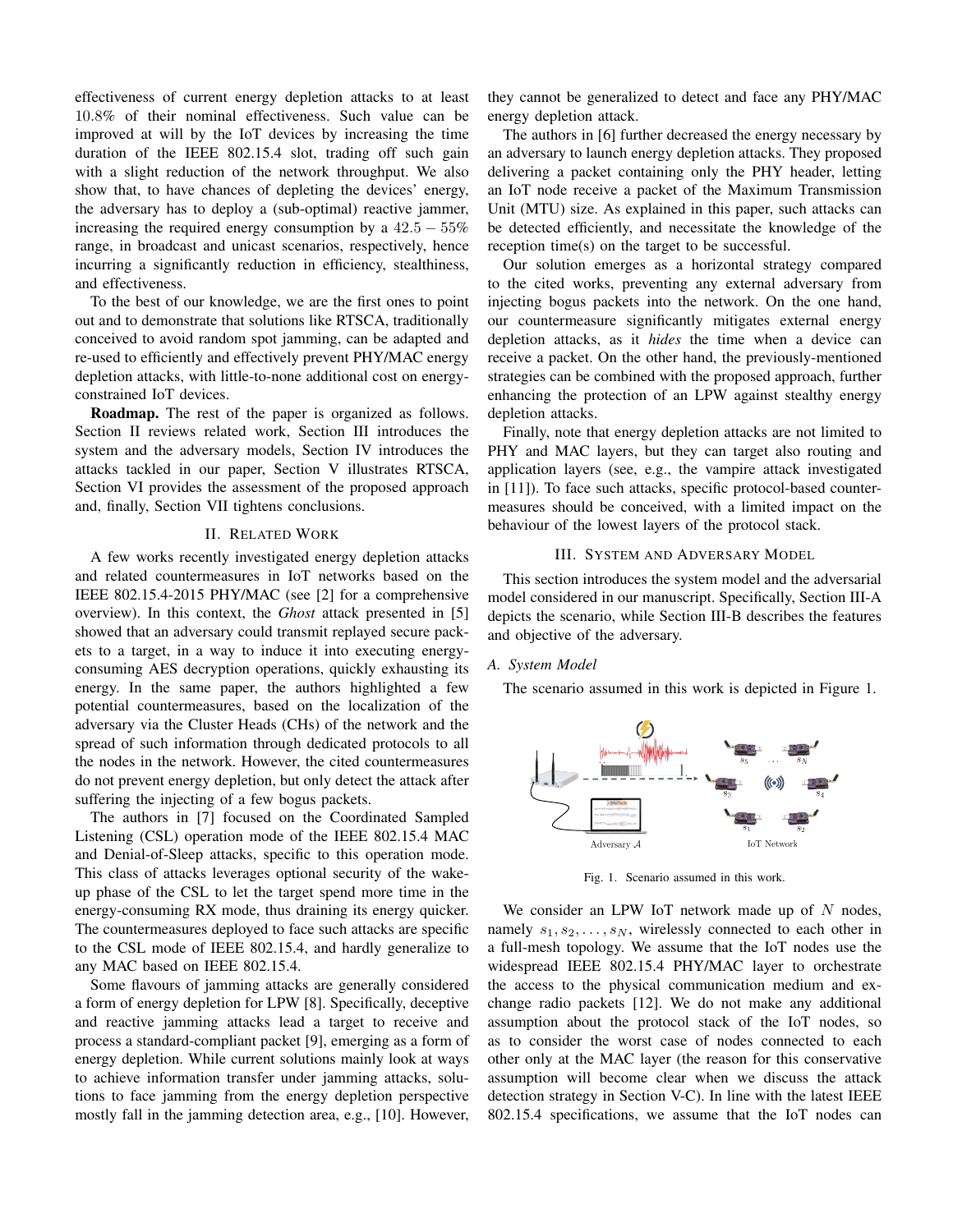transmit packets with a random MAC payload size, varying from the minimum of  $P_{MIN} = 28$  bytes to the maximum of  $P_{MAX}$  = 127 bytes. Thanks to adopting the IEEE 802.15.4 MAC layer, we can safely assume that all the IoT nodes are synchronized. Specifically, in line with the latest IEEE 802.15.4 specifications, we assume that time is divided into *time-slots*, lasting a fixed amount of time  $T = 10$  ms. We recall that IEEE 802.15.4 is a deterministic MAC, meaning that any event happening within the time-slot  $T$  occurs at a specific, predictable time  $t \leq T$ . IEEE 802.15.4 also guarantees that any packet that a device needs to transmit gets transmitted within the time-slot  $T$ . Note that a packet can be transmitted on any of the 16 IEEE 802.15.4 channels, in the frequency range [2, 405 − 2, 480] Mhz [13].

We also assume that any couple of directly-connected IoT nodes, e.g.,  $s_1$  and  $s_2$ , share a secret symmetric key, namely  $K_{1,2}$ . The specific way this secret is generated and installed in the devices is out of the scope of our manuscript, and it can be either pre-installed or dynamically obtained by the devices through an interactive key agreement scheme [14], [15].

Finally, we assume that the IoT devices support the execution of an hashing function, such as SHA-256, being supported efficiently in hardware by many IoT devices [16].

#### *B. Adversary Model*

The adversary assumed in this work, namely  $A$ , features both passive and active capabilities. On the one hand,  $A$  is a global passive eavesdropper listening on the same wireless communication channel(s) used by legitimate IoT devices. Therefore, A can detect and decode any packet exchanged by any couple of devices, independently from the specific frequency and location of the devices. On the other hand, A also features active capabilities, i.e., it can inject radio packets on the wireless channel. In particular, as will be detailed in Section IV, A can also craft special bogus packets, announcing a packet length different from the real one, and aborting the transmission at any time, before its expected conclusion. These powerful capabilities identify  $A$  as a Software-Defined Radio (SDR), able to change the standard behaviour of an IEEE 802.15.4 transceiver at the PHY layer.

We also assume that  $A$  is an energy-constrained adversary, i.e., it has limited energy available. This assumption is reasonable, especially when the adversary targets remote IoT deployments, and needs to power up the SDR with an external portable battery. The less energy the attack requires, the more time the adversary can have its equipment fully powered, increasing its chances to fully deplete the energy of the target nodes before the exhaustion of its own energy budget.

Overall, the aim of the adversary  $A$  is to stealthily deplete the energy of the legitimate IoT device as much and as quickly as possible, while minimizing its energy expenditure. Further, the adversary would also like be stealthy, that is, having its presence not detected. Note that *stealthiness* is not an additional feature of the assumed adversary, but a *requirement* of any energy depletion attack. Indeed, to exhaust the energy of a target device, the adversary should launch energy depletion attacks in multiple rounds. Thus, avoiding detection on a perpacket basis is the only way the adversary has to achieve its objective—i.e., stealthiness prevents the target nodes from adopting countermeasures.

Finally, note that this paper assumes an *external adversary*, i.e., an adversary using a device external to (not part of) the network. Carrying out the attacks described in this manuscript through an internal adversary would require the IoT network to natively support at least one SDR, which is unusual. Therefore, the case of an *internal adversary* is intentionally left out of the scope of this manuscript.

## IV. ORCHESTRATING ENERGY DEPLETION ATTACKS

This section sheds lights on energy depletion attacks, including the TaP attack described in [6], contextualizing them into the system model above discussed. Energy depletion attacks distinguish between a passive phase and an active phase, described in Section IV-A and Section IV-B, respectively.

#### *A. Passive Phase*

In this phase,  $A$  understands the channel access patterns of the target device(s) by observing the radio activities on the wireless channel. Figure 2 reports a qualitative sequence diagram of the legacy operations executed by a transmitting and a receiving IoT device compliant to the IEEE 802.15.4 PHY/MAC to transfer a unicast data packet in a time-slot.



Fig. 2. Operations executed by a transmitting and receiving IoT device compliant to the IEEE 802.15.4 PHY/MAC to exchange a unicast packet, in a default time-slot of  $T = 10$  ms. If the packet is broadcast, both the devices wait for the end of the slot after the reception of the data packet.

We notice that the Transmitter IoT node has a maximum time to prepare the packet, defined as *PREPARE TX*. Then, at a given (well-known) time, it instructs the radio to transmit the packet. The radio takes a time *TX RAMP UP* to turn on in TX Mode, and then transmits the packet for a maximum time *TX DATA*, based on its size. Then, the transmitter turns off the radio and stays silent for a time *PREPARE RX ACK*. At a given (well-known) time, it instructs the radio to turn on in RX mode, to receive the acknowledgement. The radio takes a time *RX RAMP UP* to turn on in RX mode, and receives the ack packet for a (fixed) time *RX ACK*. In the remaining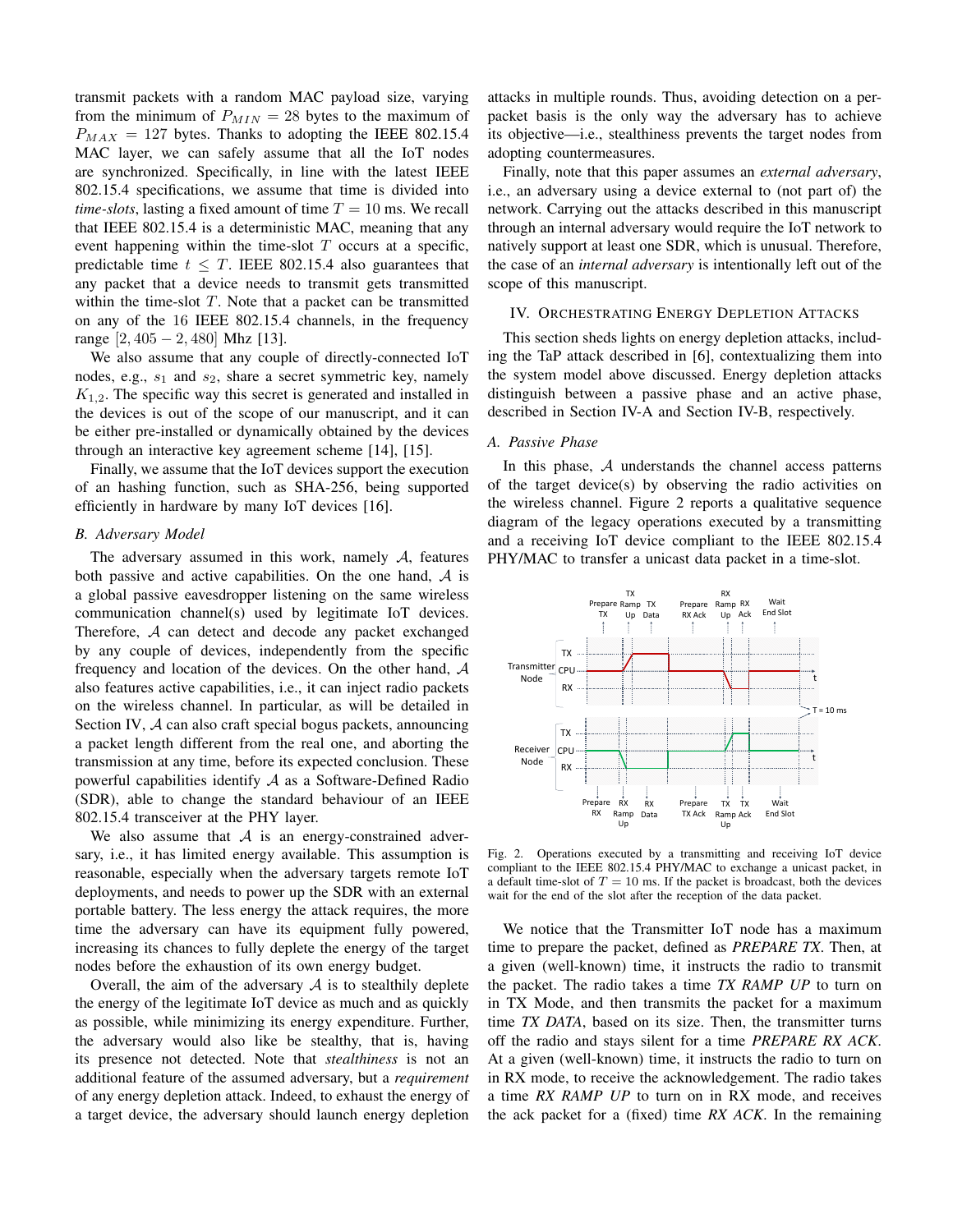part of the slot, lasting for a time *WAIT END SLOT*, the nodes turn off the radio to minimize its energy consumption. The qualitative sequence diagram of the receiver node is the dual of the transmitter.

Note that the specific time offsets within the qualitative sequence diagram in Figure 2 are static, i.e., they do not change slot-by-slot. The only parts that have a variable duration are *TX DATA* and *RX DATA*, which takes a different time based on the size of the payload, with a consequent shrink of the part at the end of the slot, namely *WAIT END SLOT*. However, given that the first byte of the whole packet (the PHY header) reports the size of the packet, an external observer (e.g.,  $A$ ) can easily acquire such information.

Based on the above considerations, in this phase, the adversary  $A$  simply tunes its radio on the same communication channel used by the target device and records the timestamps of all the packets (and corresponding acknowledgements) exchanged between the target device and other IoT nodes in the network. By observing only a few packets, A can easily *synchronize* with the network and predict the expected transmission and reception times of the target device. This knowledge is key to the successful deployment of any energy depletion attack. Indeed, it provides the adversary with the capability to guess the (reduced) portion of time when the target has its radio active in RX mode. Without such a knowledge, the adversary has a significantly reduced chance of successfully injecting packets into the target device.

## *B. Active Phase*

In the *active phase*, leveraging the knowledge previously acquired, the adversary  $A$  injects locally-generated packets to induce the receiver to process them and waste energy.

In the case of a *traditional* energy depletion, A simply injects its packet at the time instant where it expects the target to have its radio on, anticipating and replacing the legitimate one. In the case of TaP attacks, as discussed by the authors in  $[6]$ ,  $\mathcal A$  inserts specially-crafted packets. Specifically, IEEE 802.15.4 packets are logically divided into five parts: (i) the preamble and Start of Frame Delimiter (SFD), indicating the beginning of an IEEE 802.15.4 packet; (ii) the PHY header, indicating the size of the packet, in bytes; (iii) the MAC header, providing additional meta-data according to a well-defined format; (iv) MAC payload, containing upper-layer data; and, finally, (v) the MAC trailer, consisting of a Cyclic Redundancy Check (CRC) allowing to verify the integrity of the packet. Any receiver can detect an incoming IEEE 802.15.4 packets through the detection of the preamble and the SFD, and then *reads* the value of the PHY header to identify the time it needs to have its radio on in RX mode, based on the packet size. As shown in Figure 3, TaP attacks inject packets carrying a bogus PHY header, *i.e.*, an incorrect packet size.

Specifically, in the most effective configuration, the PHY header of a TaP packet reports the value 127, i.e., the MTU of an IEEE 802.15.4 packet. Then, the adversary simply truncates the transmission. On the receiving side, the target IoT node will spend time and energy receiving *noise* for the maximum



Fig. 3. Operation of the TaP attack.

possible time, and then it will discard the packet because of an incorrect CRC.

Note that TaP attacks are particularly advantageous for an energy-constrained adversary. Indeed, by transmitting only a single data byte (the PHY header), the adversary causes the target to have its radio on in RX mode for the time equivalent to the transmission of 127 bytes, causing the maximum possible disruption. Note that the adversary can stop the packet transmission any time during the expected payload transmission, not necessarily after the first byte. This feature will be helpful to the adversary, as described later on in Section V, where we will discuss the detection strategy included in RTSCA.

We recall that the authors in [6] discussed only the *active phase* of the TaP attack, i.e., the creation and delivery of the bogus packets, neglecting considerations about the preparation of the attack, i.e., the *passive phase*. Moreover, they only described a specific *configuration* of the attack, i.e., the transmission of a fixed payload of 10 bytes before aborting transmission. In this work, among other contributions (cfr. *Contribution*), we also extend the basic attack configuration, providing more flexibility to the attack at the expense of a slight increase in energy consumption.

## V. MITIGATING ENERGY DEPLETION ATTACKS

This section describes the countermeasure conceived to mitigate energy depletion attacks, as well as a detection strategy tailored to the unique features of the TaP attack. Section V-A provides an overview of our defense strategy, while Section V-B and Section V-C describe the countermeasure and the detection strategy, respectively.

#### *A. RTSCA in a Nutshell*

The devised countermeasure, namely RTSCA, relies on (pseudo-random) synchronized communications, i.e., a pseudorandom time-slotted synchronized channel access. In brief, each couple of directly-connected IoT devices uses a shared secret to extract a shared delay, adopted to randomize (from the adversarial point of view) radio activities, being it a packet transmission or reception. The delay is extracted so that the overall time required to transmit (receive) a packet and receive (transmit) the corresponding acknowledgement does not exceed the time-slot duration T.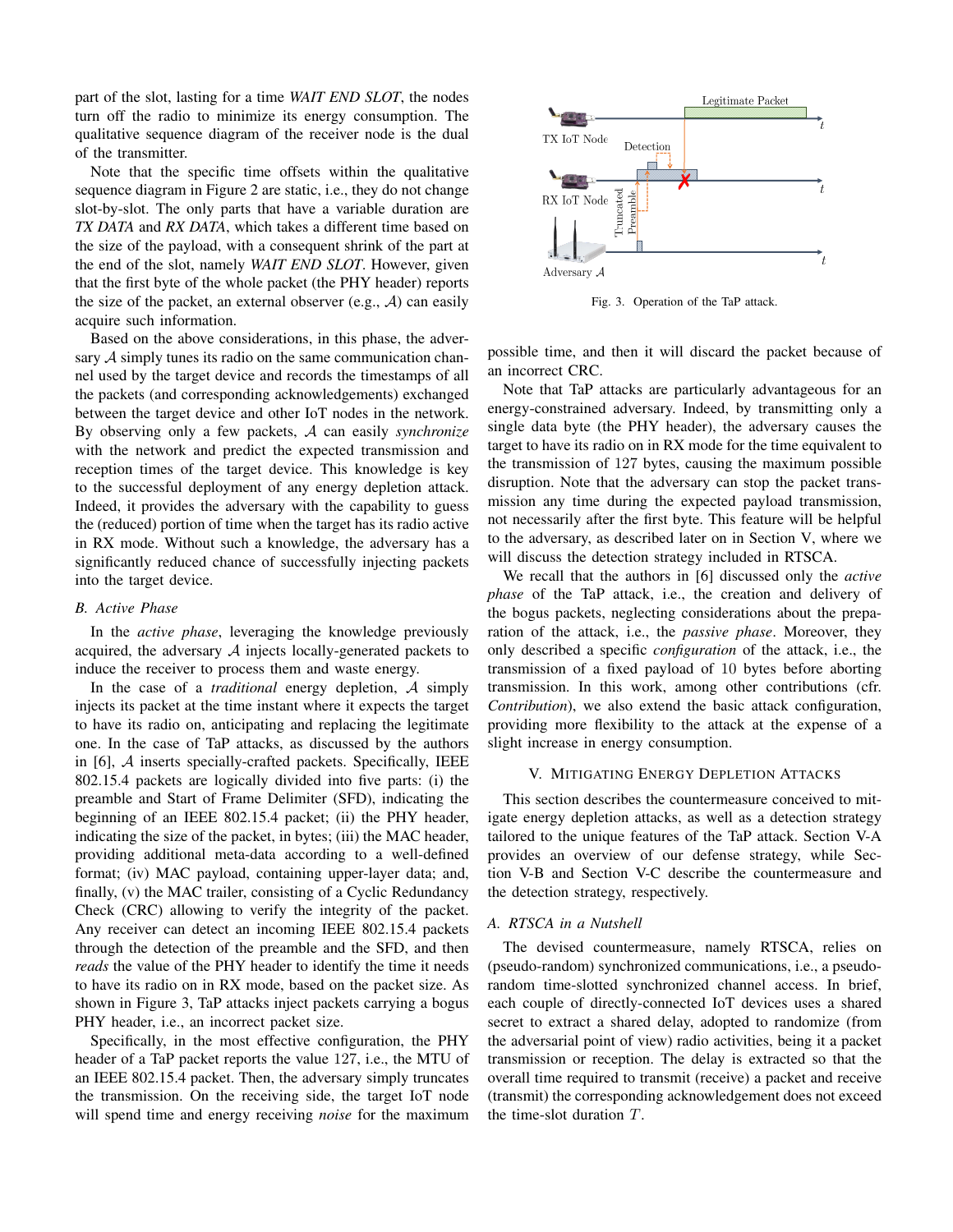On the one hand, RTSCA has no impact on the energy consumption of the IoT devices and the *determinism* provided by the IEEE 802.15.4 MAC. Indeed, the time the IoT devices have their radio turned on (either in TX or in RX) is the same as the *standard* one. Moreover, the devised strategy still ensures that any packet is delivered to the receiver within the maximum delay T. On the other hand, an external adversary, not in possession of the shared secret, cannot deterministically predict when any IoT device would turn its radio on in RX mode, finding it hard to inject bogus packets. Note that this countermeasure effectively mitigates energy depletion attacks and apply to any run-time energy depletion attack.

RTSCA also includes a detection strategy specific to the TaP attack. The detection is grounded on the observation that an adversary carrying out a TaP attack has no control over the bytes received by the target IoT device. Therefore, so received packets have a different bytes error pattern than regular ones caused by *interference*. In brief, instead of simply discarding a packet with an erroneous CRC, an IoT device running RTSCA processes the MAC header of an erroneous packet, and it counts the number and the distribution of such incorrect fields, i.e., the fields having an *incoherent* value. If such values exhibit the pattern typical of a TaP attack, RTSCA raises the alarm for TaP detection, compromising attack stealthiness. The following subsections provide more details.

#### *B. Preventing Energy Depletion Attacks*

As previously summarized, RTSCA relies on randomized time-slotted channel access, as depicted in Figure 4.



Fig. 4. Operations executed by a Transmitter and Receiver IoT device in a IEEE 802.15.4 time-slot integrating RTSCA.

In brief, RTSCA uses the time available at the end of a timeslot, namely *WAIT END SLOT*, currently unused, to randomly delay the radio operations, in a way to make them unpredictable to an external observer.

On the transmitter, the IoT device first prepares the packet to be transmitted (PREPARE TX). Then, instead of immediately transmitting the packet, it extracts a slot-dependent delay. To this aim, it executes the operation reported in Eq. 1.

$$
l_{1,t} = \mathcal{H}\left[asn \oplus K_{1,2}\right] \mod R,\tag{1}
$$

where  $H$  refers to an hashing algorithm (such as SHA-256), asn is the current value of the Absolute Slot Number (ASN), i.e., the ordinal number of the slot since the deployment of the network,  $K_{1,2}$  is the key shared between the transmitter and the receiver, mod refers to the modulo operator, ⊕ refers to the bitwise x-or operator, while  $R$  is the maximum time available within the slot, corresponding to *WAIT END SLOT* in Figure 2. Such a formulation, adopted in recent works such as [17], provides confidentiality properties equivalent to well-known symmetric encryption algorithms, at significantly reduced computation cost. The time  $l_{1,t}$  is the value of the *TX DATA DELAY* in Figure 4. During this time, the transmitter does not turn on the radio but stays idle, consuming reduced energy (CPU only). At the expiration of the delay, the node transmits the packet.

Both the key  $K_{1,2}$  and the current value of the *asn* are known to the receiver, as the two nodes are synchronized thanks to the implicit IEEE 802.15.4 synchronization mechanism. Therefore, the receiver can also compute the value *TX DATA DELAY*, and avoid turning on the radio in advance. At the time *TX DATA DELAY - 1*, the receiver turns on the radio and receives the packet. Then, if the received packet requires an acknowledgement (unicast packet), it prepares the ack. Similarly to the previous behavior, it extracts a new delay, namely *TX ACK DELAY*, as in Eq. 2.

$$
l_{2,t} = \mathcal{H}\left[asn \oplus (K_{1,2} + 1)\right] \mod (R - l_{1,t}), \quad (2)
$$

where asn has the same value as in Eq. 1, while  $l_{1,t}$  refers to the delay previously extracted. Given that, by definition,  $l_{1,t} + l_{2,t} \leq R$ , any acknowledgement will be processed within the time-slot duration  $T$ , guaranteeing the delivery of a packet within an IEEE 802.15.4 time-slot.

Algorithm 1 and Algorithm 2 provide the pseudo-code of the operations of a transmitter and a receiver IoT device running RTSCA, respectively.

**Input:** New Slot with ASN  $asn_n$  starts;

- <sup>1</sup> Prepare packet to transmit;
- 2 Compute delay  $l_{1,t}$  as in Eq. 1; Wait a delay  $l_{1,t}$ ;
- <sup>3</sup> Open the radio in TX mode and transmit packet;
- <sup>4</sup> if *packet is unicast* then
- <sup>5</sup> Wait for ack preparation;
- 6 Compute delay  $l_{2,t}$  as in Eq. 2; Wait a delay  $l_{2,t}$ ;
- <sup>7</sup> Open the radio in RX mode and receive ack packet;
- <sup>8</sup> Process ack packet;

<sup>10</sup> Wait End Slot;

Algorithm 1: Pseudo-code of a Transmitter IoT device running RTSCA.

Considerations from the adversary point of view. With our countermeasure in place, the adversary described in Section III-B could not predict precisely the time instant when a target node has the radio enabled in RX mode, for receiving either a data packet or an acknowledgement. Indeed, to inject

<sup>9</sup> end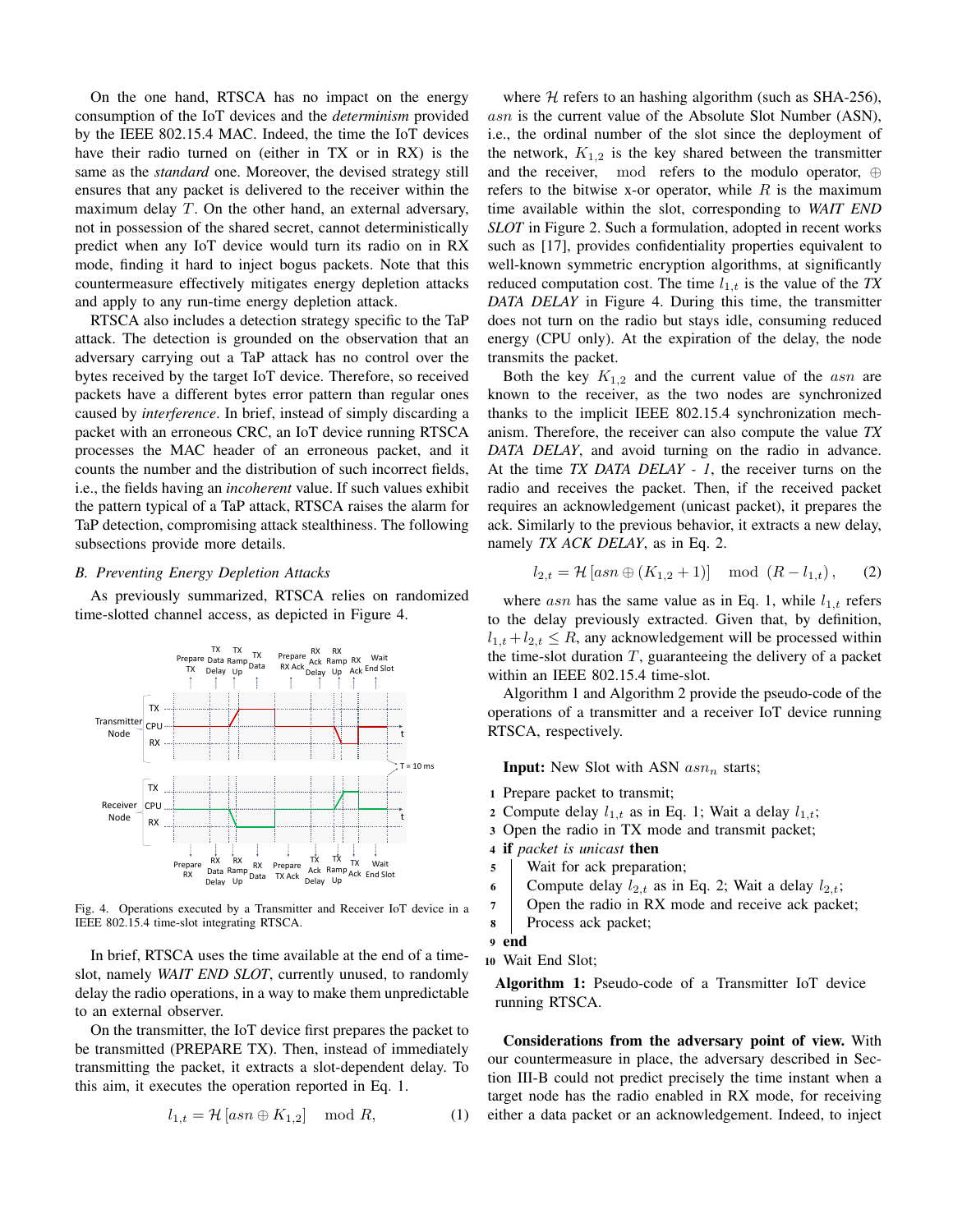its bogus packet, the adversary should be able to *guess* the fraction of time between the activation of the radio of the target in RX mode and the time where the legitimate transmitter starts injecting its legitimate packet, that typically lasts for a short time  $T_p$ . Let us assume a receiver locks on a particular packet. In that case, it could not lock to any other packet in the same slot, nullifying the effects of the injection of the bogus packet by the adversary. Overall, assuming a maximum delay  $R$ , the adversary would be forced to make random guessing, with an average success probability  $p_s = \frac{T_p}{R}$ . Based on a target success probability  $p_{s,MAX}$ , the legitimate IoT devices can establish whether to keep the slot duration to the default value of  $T = 10$  ms or to increase it, in a way to meet the requirement  $\frac{T_p}{R} \leq p_{s,MAX}$ . The increase of the slot duration is always allowed by IEEE 802.15.4, though it has to be traded off with a reduction of the network throughput.

**Input:** New Slot with ASN  $asn_n$  starts;

- <sup>1</sup> Wait for packet preparation;
- 2 Compute delay  $l_{1,t}$  as in Eq. 1; Wait a delay  $l_{1,t}$ ;
- <sup>3</sup> Open the radio in RX mode and receive packet;
- <sup>4</sup> if *packet is unicast* then
- <sup>5</sup> Prepare ack packet;
- 6 Compute delay  $l_{2,t}$  as in Eq. 2; Wait a delay  $l_{2,t}$ ;
- 7 | Open the radio in TX mode and transmit ack
- packet;
- <sup>8</sup> Wait for ack processing;

## 9 end

<sup>10</sup> Wait End Slot;

Algorithm 2: Pseudo-code of a Receiver IoT device running RTSCA.

On the adversary side, a more effective strategy would be to act as a *reactive jammer*, i.e., to listen for incoming transmissions on the wireless channel and, as soon as the SFD of a packet is received, start injecting its packet. A legitimate packet that is reactively jammed still generates reception of bytes on a target IoT device. However, including an erroneous CRC, this message will be discarded. Therefore, a reactive jammer can be conceived as a specific form of energy depletion attack. Note that, although using the same features, this is a different adversary model than the one in Section III-B, requiring the adversary to have a dedicated (and more expensive) setup, necessary to switch (within a very short time-delay) from the receiving mode (RX) to a high-power transmission mode (TX). In addition, note that the effect of a *reactive jammer* on the energy expenditure of the target is different than a *traditional* energy depletion attack. Indeed, the adversary cannot control the size of a *jammed* packet, thus not directly controlling the amount of energy spent by the target. We will evaluate all these aspects quantitatively in Section VI.

## *C. Detecting TaP Attacks*

In this section, we describe a method that allows detecting the TaP energy depletion attacks introduced in [6].

The detection strategy is triggered by the reception of a packet with an erroneous CRC. We recall that an adversary realizing TaP energy depletion attacks injects packets consisting of a single MAC header byte containing the value 127, causing the receiver to receive 127 bytes (of noise). However, given that the adversary has no control over the bytes decoded by the target, the CRC of such a malicious packet will be erroneous with overwhelming probability.

Note that an erroneous CRC does not directly imply a TaP attack. Indeed, the CRC can be wrong also because of nonmalicious interference. However, our observation, based on real experiments (see Section VI), is that *interferenced* packets usually present irregular patterns of erroneous bytes within the packet, while TaP packets present a trail of consecutive incorrect bytes, making them distinguishable from interference.

Therefore, as per Alg. 3, the proposed detection logic discriminates a TaP attack from interference based on error patterns within the packet. In particular, we focus the attention on the bytes that have a set of expected values, where it is possible to detect inconsistent values (e.g., the *FrameType* field can have only values from 0 to 3, and other values are inconsistent and lead to frame discard). If a byte has a consistent value, we mark this byte as a 0, while a 1 denotes an inconsistent value. We introduce the notion of *transition* in the bytes error patterns, defined as the consecutive presence of two different error marks, either 0 followed by a 1 or 1 followed by a 0. In brief, if a packet contains either a high number of errors or a high number of *transitions* (higher than predefined thresholds B and  $\tau$ , respectively), it is marked as a TaP attack. Otherwise, it is marked as an interference.

Input: A packet with an erroneous CRC is received;

- <sup>1</sup> Parse the MAC header of the received packet;
- 2 Evaluate each byte as erroneous  $(1)$  or correct  $(0)$ ;
- 3 Count the number of erroneous bytes  $e_b$  in the MAC header ;
- 4 Count the number of bytes transitions  $tr$ ;
- 5 if  $e_b \geq B$  then
- <sup>6</sup> Mark the packet as a TaP attack;
- <sup>7</sup> Stop reception on this frequency and time-slot;
- 8 else if  $tr < \tau$  then
- <sup>9</sup> Mark the packet as a TaP attack;
- 10 Stop reception on this frequency and time-slot; <sup>11</sup> else
- 12 Mark the packet as an interference;
- 13 Continue receiving on this frequency and time-slot; <sup>14</sup> end

Algorithm 3: Pseudo-code of the TaP Detection Strategy in RTSCA.

Following detection, the target can take different countermeasures. For instance, it can decide to stop packet reception on the particular channel or time-slot where detection occurred, preventing the adversary from draining the battery further. In any case, through detection, the target becomes aware of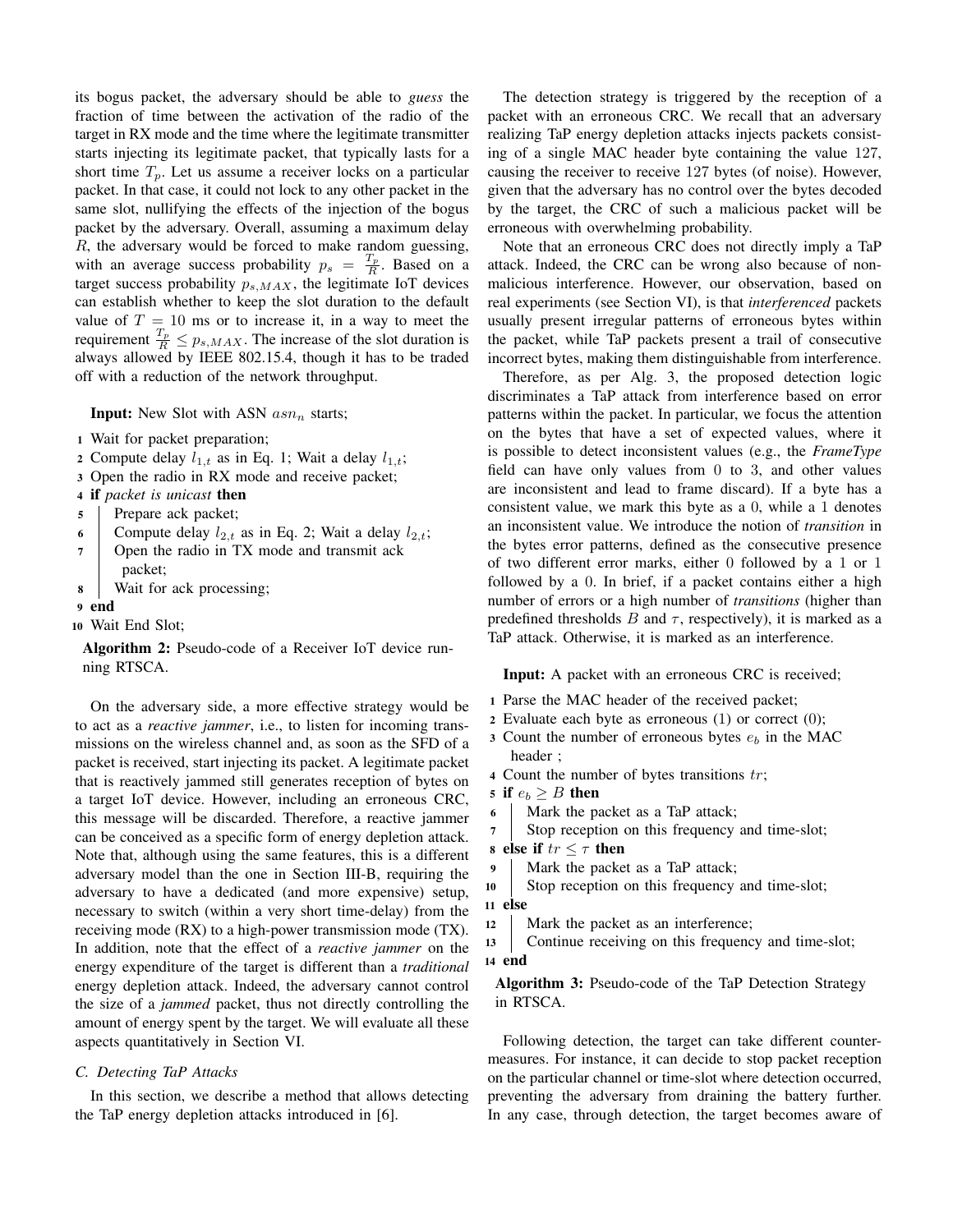the presence of the adversary, compromising the stealthiness objective explained in Section III-B. We discuss the calibration of the thresholds  $B$  and  $\tau$  and the degree of effectiveness of our countermeasures n Section VI.

Considerations from the adversary point of view. With the deployment of the detection strategy above-described, an adversary carrying out a TaP attack as in [6] could be immediately detected, losing chances to deplete the energy of the target. If the adversary  $A$  would like to avoid detection, it could increase the number of bytes sent in a TaP packet. In brief, instead of delivering only a single byte, the adversary can deliver more bytes, in a way to reduce the number of erroneous fields at the receiver and avoid detection. Given that we assume IoT nodes connected at the MAC-layer, to avoid detection, the adversary should modify the logic of the TaP attack by transmitting at least the PHY header (1 byte) and (part of) the MAC header (26 bytes). As experimentally shown in Section VI, this strategy decreases the energy gain of the TaP attack on the adversary side.

#### VI. PERFORMANCE EVALUATION

In this section, we provide the results of our experimental performance campaign. Section VI-A describes our experimental setup, while Section VI-B reports experimental results.

## *A. Experimental Setup*

To provide further insights on the performance of RTSCA, we set up an experimental testbed.

We used two Openmote-b devices as the legitimate IoT nodes. The Openmote-b hardware platform is among the stateof-the-art hardware boards for real experimentation and rapid prototyping of IoT algorithms and solutions [18] [19]. It integrates the CC2538 SoC by Texas Instruments, a ROM of 512 kB and a RAM of 32 kB, and it can transmit and receive wireless packets according to the latest IEEE 802.15.4- 2015 specification. The Openmote-b devices run the OpenWSN protocol stack, integrating the time-slotted channel access mechanism of the IEEE 802.15.4-2015 specifications [20]. Conversely, we implemented the adversary A through a USRP Ettus Research X310 SDR, integrated with a daughterboard UBX160 [21]. As for the software, we used the GNURadio development toolkit, extending a reference implementation of the IEEE 802.15.4 standard in a way to achieve the described energy depletion attacks [22], [23].

Moreover, we measured the energy consumption of the devices using an oscilloscope Keysight InfiniVision DSOX2012A, providing two input channels and a resolution bandwidth of 100 MHz, by sampling the voltage drop to the terminals of a 1 $\Omega$  probe resistor, bridging the pins in series with the CC2538 chipset. Finally, we used Matlab R2020b for running simulations on the estimated energy consumption of all the devices and adversary models assumed in this work.

#### *B. Assessment*

In the following, we report some results on the effectiveness of the countermeasure and TaP attack detection strategy

included in RTSCA. We first report some results on the TaP attack detection, and then focus on the countermeasure applying to any energy depletion attack.

TaP Attack Detection. To investigate the effectiveness of the detection strategy discussed in Section V-C, we ran some real experiments, by testing both interference and TaP attack scenarios. To generate interference, we used two transmitting Ettus Research X310 SDRs, each one emitting packets with a very high rate (1 every 100 ms), so to generate packets collisions. Note that such a setup aims to reproduce a realistic scenario, where interferences and errors occur due to simultaneous radio operations. In addition, we replicated and extended the TaP attack proposed in [6], by configuring  $A$  to transmit an increasing number of bytes in the MAC header, from 1 to 27 bytes, while setting the value of the PHY header always to the MTU, i.e., 127, so to trigger the reception of a packet of the MTU size. Then, in line with our detection strategy, after the occurrence of the first erroneous byte, we evaluated the number of erroneous bytes  $e<sub>b</sub>$  and *transitions*  $tr$ . As we can see from Figure 5—showing average results over 300 packets for each scenario—interference scenarios are mostly characterized by a relatively high number of transitions, while TaP attack scenarios usually generate 0 transitions or 1, at most. At the same time, relatively high number of errors undoubtedly refer to TaP attack scenarios where  $A$  transmit only a few bytes.



Fig. 5. Average number of errors and transitions with interference and TaP attack scenarios with increasing number of bytes emitted by  $A$ . Each bar is the average of 300 tests, while red lines indicate 95% confidence intervals.

Overall, by setting the detection thresholds to  $B = 13$  and  $\tau = 1$ , we can distinguish attacks from interferences up to the cases of TaP attacks with 26 bytes in 98.3% of the cases, with a false-positive rate of 0.11. To lower the false-positive rate, the network administrator can decide in advance the expected values of some other bytes, in a way to force the adversary to really transmit them. However, we cannot identify a TaP attack modified to inject at least 27 bytes, as in this scenario there are no errors or transitions to count (we assumed that only errors in the bytes of the MAC header can be detected, as described in Section III). Overall, the deployment of this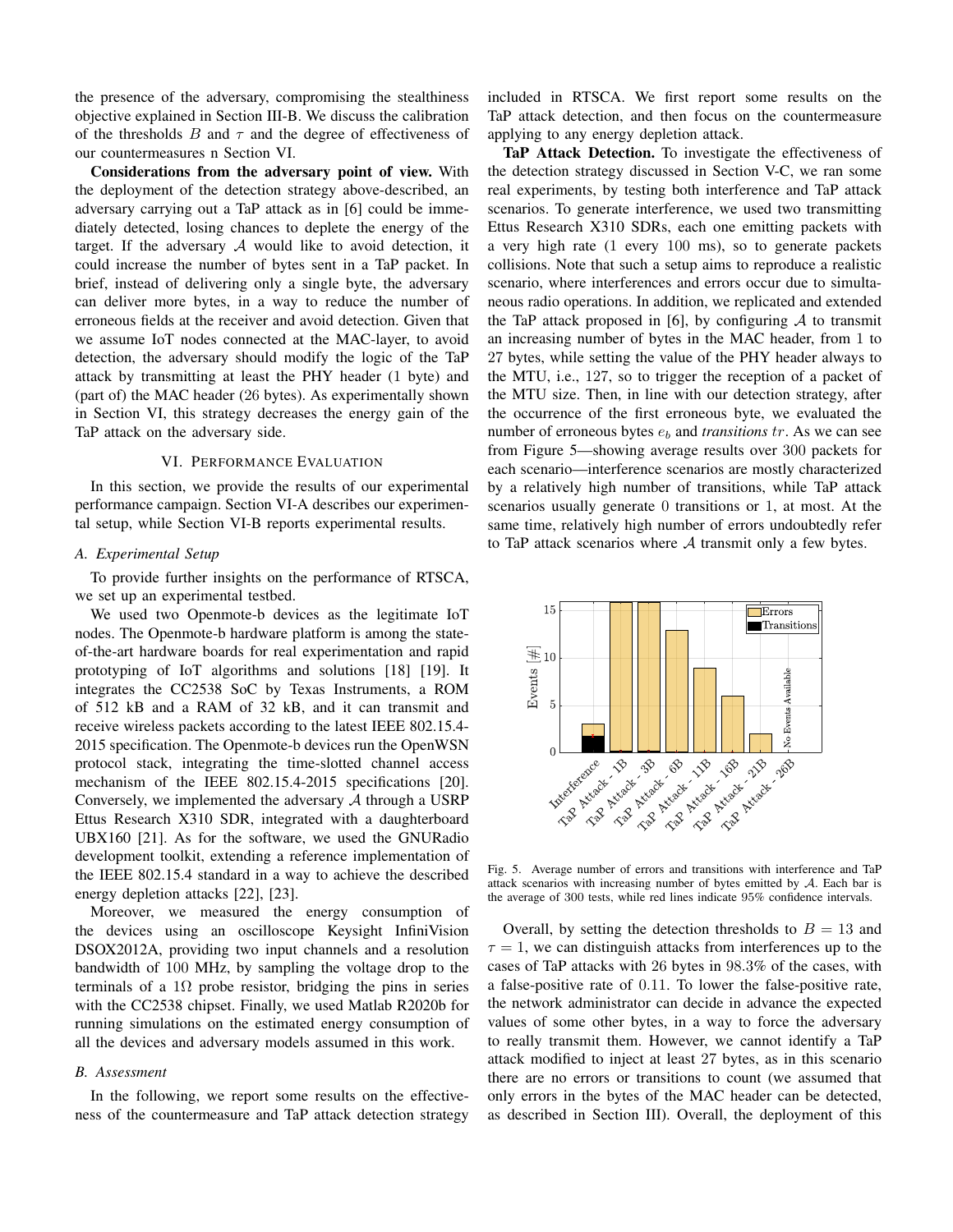detection method increases the energy required by A to carry out stealthy energy depletion attacks (more details below).

Random Time-Slotted Channel Access. To characterize the energy consumption of all the involved entities, we first measured the time and the energy spent by the Openmote-b IoT devices to execute the most energy-consuming operations within a IEEE 802.15.4 time-slot. The corresponding measured values are reported in Table I, with reference to the notation introduced in Figure 2 and a default time-slot of  $T = 10$  ms.

TABLE I DURATION AND ENERGY CONSUMPTION OF ENERGY-CONSUMING OPERATIONS IN AN IEEE 802.15.4 TIME-SLOT OF  $T = 10$  Ms.

| <b>Notation</b>     | Time [ms] | Energy [mJ] |
|---------------------|-----------|-------------|
| TX RAMP UP          | 0.8125    | 73.66       |
| TX DATA (127 bytes) | 3.7746    | 465.69      |
| RX RAMP UP          | 1.375     | 105.17      |
| RX DATA (127 bytes) | 3.7746    | 347.94      |
| WAIT END SLOT       | 2.26      | 90.46       |

We also evaluated the minimum time  $T_p$  that can be set up on a receiving Openmote-b IoT device without affecting communication performance with a transmitting device. We recall that  $T_p$  is the time between the power on of the radio on the RX device and the reception of a packet from the transmitter TX device. While the default value for the OpenWSN protocol stack is  $T_p = 1$  ms, we were able to reduce it to  $T_p = 0.24$  ms without affecting network throughput. With such a value of  $T_p$ , assuming a slot duration of 10 ms and the value of  $R$  indicated in Table I, the probability of a successful energy depletion attack is  $p_s = \frac{T_p}{R} = 0.108$ . Such a success probability for  $A$  can be decreased as desired, by increasing the time-slot duration. For instance,  $p_s = 0.019$  and  $p_s = 0.011$ when  $R = 20$  ms and  $R = 40$  ms, respectively. By using the inverse relationship  $R = \frac{T_p}{n}$  $\frac{I_p}{p_s}$ , it is possible to obtain the value of R necessary to achieve the desired  $p_s$ .

Using the values in Table I, we ran some simulations in Matlab, to measure the average energy consumption of the actors in our scenario. We define the following actors.

- $TX$ : it is a legitimate IoT device transmitting a IEEE 802.15.4 data packet.
- $RX$ : it is a legitimate IoT device receiving a IEEE 802.15.4 data packet.
- $A_1$ : it is the adversary defined in [6], running a TaP attack by delivering a packet with a MAC payload of 0 byte.
- $A_2$ : it is a reactive jammer, listening for an incoming packet and then running the TaP attack described in [6].
- $A_3$ : it is a reactive jammer, listening for an incoming packet and then running a TaP attack, by delivering a packet with a MAC payload of 26 bytes, in a way to avoid with 100% probability our detection strategy.
- $A_4$ : it is a reactive jammer, listening for an incoming packet and then injecting a standard IEEE 802.15.4 packet with a payload of 127 bytes.

We set up  $10,000$  simulations each for the broadcast and unicast scenarios, where we varied the data (and ack) delay value introduced by RTSCA and the size of the exchanged packets. The energy consumption of all the entities abovedescribed in a broadcast and unicast setup is shown (with confidence intervals) in Figure 6 and Figure 7, respectively.



Fig. 6. Energy consumption of Transmitter, Receiver, and Adversary (in several configurations) after the integration of our strategies, assuming the delivery of a broadcast packet in a time-slot of  $T = 10$  ms.



Fig. 7. Energy consumption of Transmitter, Receiver, and Adversary (in several configurations) after the integration of our strategies, assuming the delivery of a unicast packet in a time-slot of  $T = 10$  ms.

We first highlight that, independently from the scenario, the energy consumption of the legitimate  $TX$  and  $RX$  devices does not change when running our countermeasure and detection logic. Indeed, as highlighted in Section V, the duration of the radio activities is the same, and also the generation of the random delay can be pre-computed, outside the current slot. Therefore, the consumption of the legitimate IoT devices do not change after the integration of our schemes. Specifically, the  $TX$  and  $RX$  devices consume on average 535.7 mJ and 471.8 mJ in the broadcast scenario and 794.4 mJ and 741.2 mJ in the unicast scenario, respectively.

 $A_1$  is the adversary that consumes the least energy. Indeed, when our countermeasure and detection are not in place, such an adversary can successfully inject bogus packets requiring only transmitting a packet of overall 6 bytes (4 bytes for the preamble, 1 byte for the SFD, and 1 byte for the PHY header), spending 355.3 mJ with a broadcast packet and 545.1 mJ with